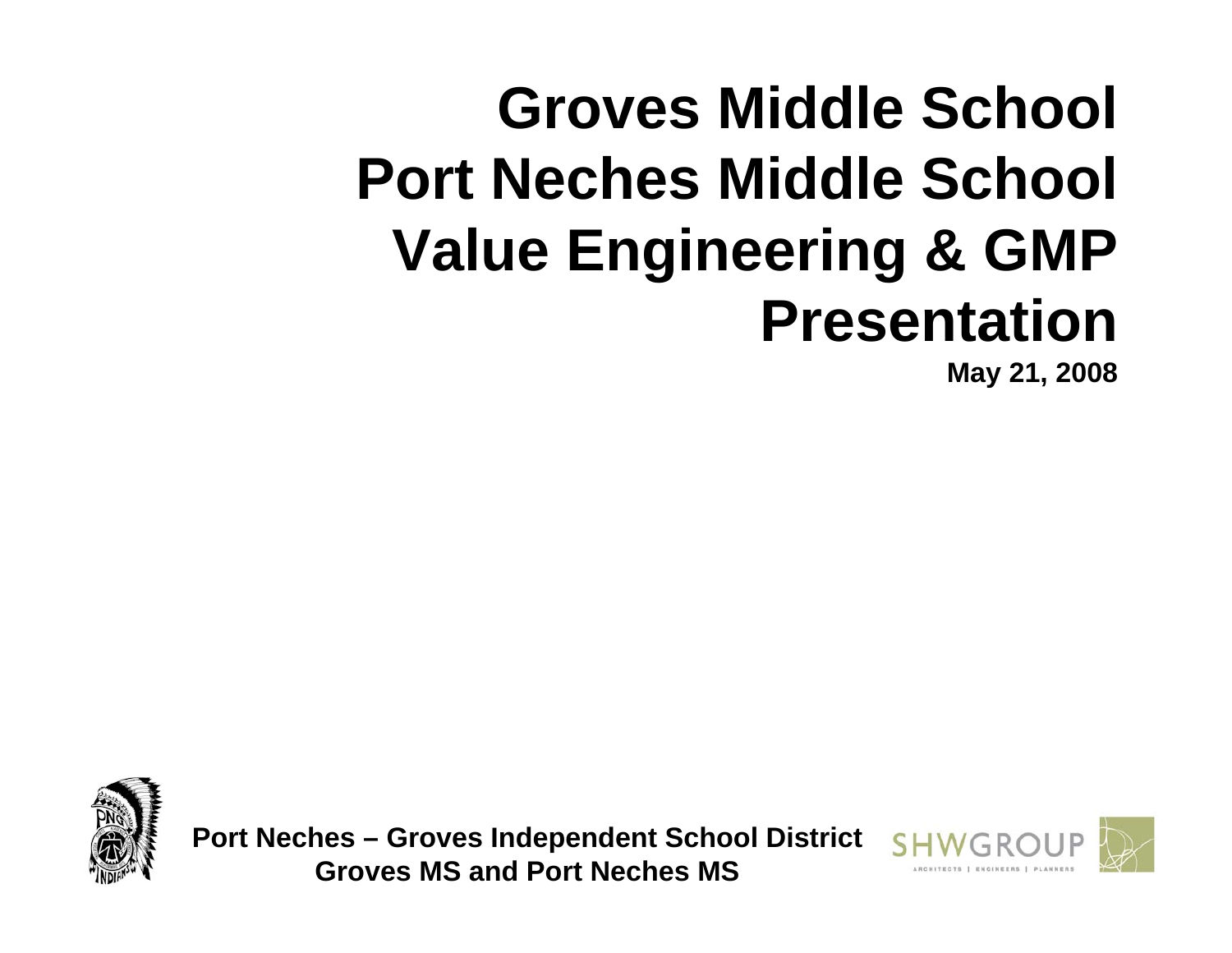## **Purpose**

The information presented in this package reflects revisions and updates to the design of Groves Middle School and Port Neches Middle School. The revisions illustrated herein have been performed in response to **market driven price overrun.**

The value engineering design revisions proposed are the work of the **entire project team**: Port Neches – Groves ISD, LanWalton, H.B. Neild & Sons, and SHW Group LLP.

In the case of differences between the information presented in the previous Design presentations:

September 9, 2007 November 13, 2007 This package dated May 21, 2008 shall govern.

Looking for **approval of construction contract** with H.B. Neild & Sons and the issuance of a Notice to Proceed.



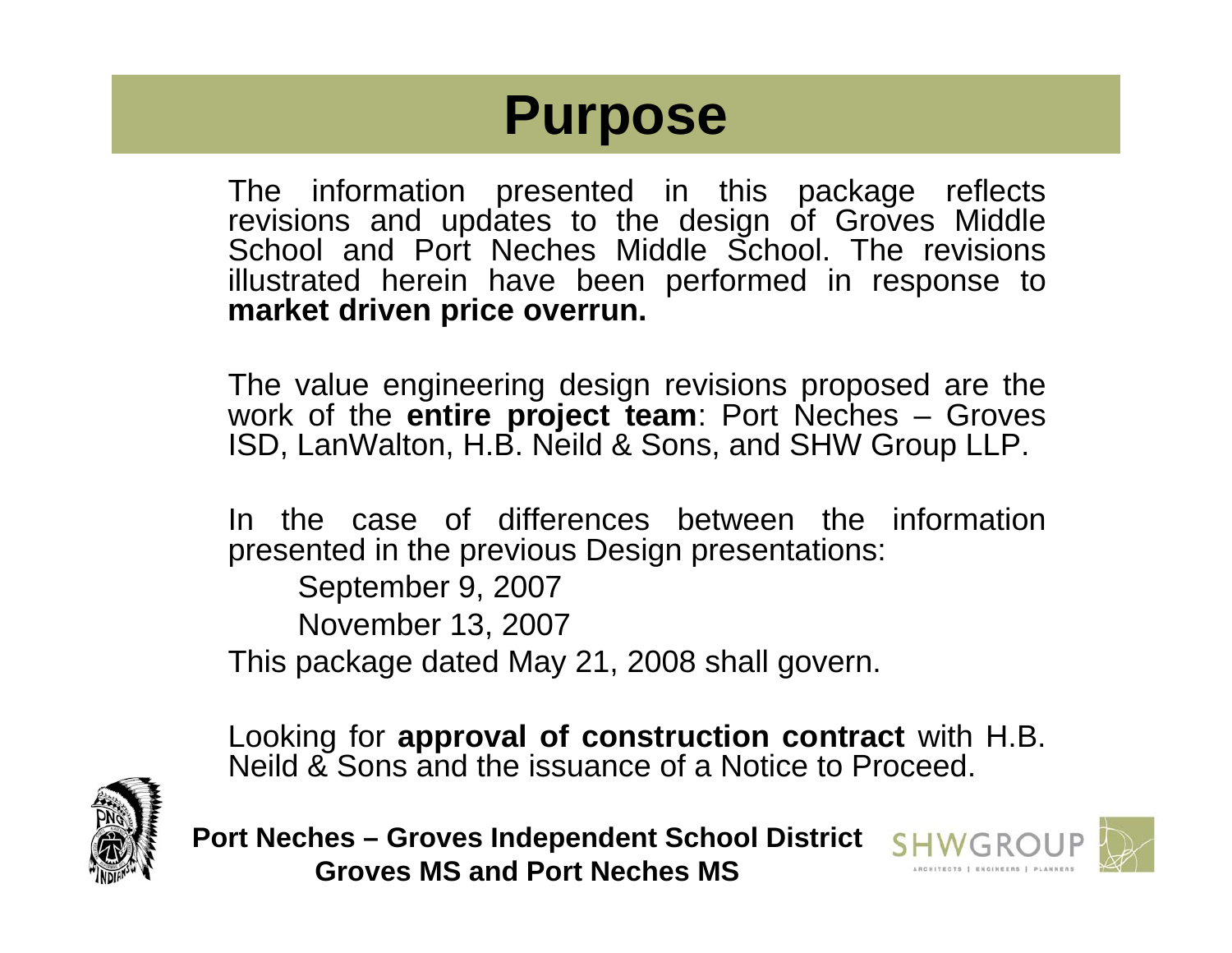## **Proposals Received**

- HB Neild & Sons already on board as Construction Manager at Risk
- Subcontractor proposals received on 04/15/2008 & 04/16/2008
- All proposals and contractors evaluated
- Recap provided and reviewed on 04/22/2008

| <b>Competitive Sealed Proposal Recap</b><br><b>April 22, 2008</b> | <b>Groves Middle School</b> | <b>Port Neches Middle</b><br><b>School</b> |
|-------------------------------------------------------------------|-----------------------------|--------------------------------------------|
|                                                                   |                             |                                            |
| <b>Proposal Amount w/ Selected Alternates</b>                     | \$28,190,265.00             | \$25,948,254.00                            |
|                                                                   |                             |                                            |
| <b>Budget</b>                                                     | \$22,409,736.00             | \$21,185,454.00                            |
|                                                                   |                             |                                            |
| <b>Over Budget</b>                                                | \$5,780,529.00              | \$4,762,800.00                             |





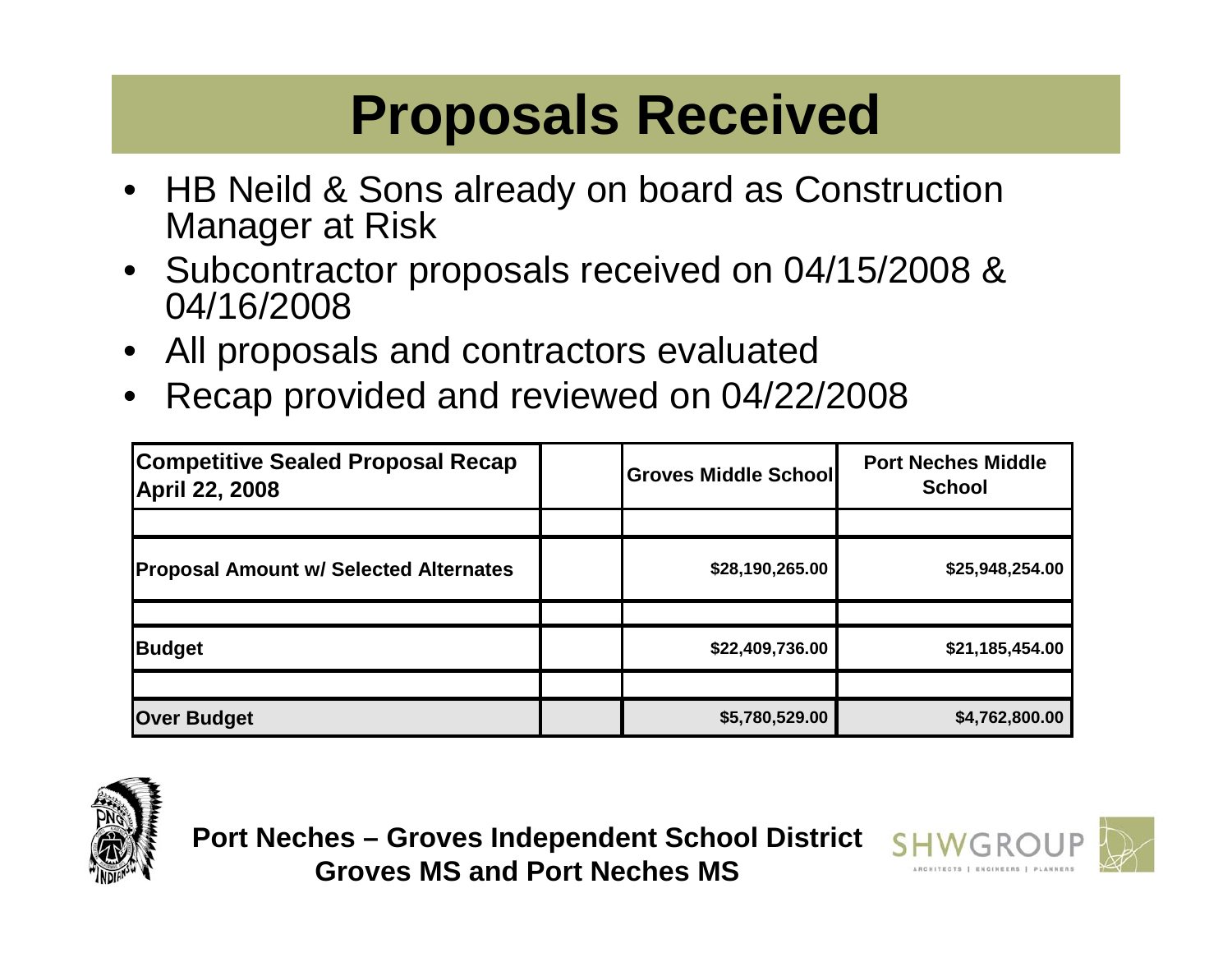## **Cost Considerations**

### **Continued inflation of construction pricing nationwide**

- •Some material costs up more than 30% in the past 2 months
- •Monthly escalation factors applied to future materials

### **Local & regional demand**

- •Local construction pricing inflation
- •Local labor prices

### **Increased project scope**

•Building area increases

| <b>BUILDING AREA CHANGES</b>                                          |                                                                       |                                                              |  |  |
|-----------------------------------------------------------------------|-----------------------------------------------------------------------|--------------------------------------------------------------|--|--|
|                                                                       | <b>Groves MS</b>                                                      | <b>Port Neches MS</b>                                        |  |  |
| <b>Bond</b><br>03/08/07                                               | 124,946                                                               | 125,763                                                      |  |  |
| <b>Onsite Programming</b><br>07/23/07                                 | 131,813                                                               | 132,623                                                      |  |  |
| <b>Reason for increase</b>                                            | Increase 7K: Gyms, computer lab, Increase 7K: Gyms,<br>CATE, resource | computer lab, CATE,                                          |  |  |
| <b>Design Development</b>                                             | 137,290                                                               | 131,980                                                      |  |  |
| 11/13/2007<br><b>Reason for increase</b>                              | Increase 6K: Circulation due to<br>existing constraints.              | No increase: efficient layout                                |  |  |
|                                                                       |                                                                       |                                                              |  |  |
| <b>Construction</b><br><b>Documents</b><br><b>Reason for increase</b> | 137,393<br>Negligible increase                                        | 134,264<br>Increase 2K: undersized<br>mechanical and support |  |  |
|                                                                       |                                                                       |                                                              |  |  |
| <b>Value Engineering</b><br>05/14/08                                  | 134,393                                                               | 134,264                                                      |  |  |
| <b>Reason for decrease</b>                                            | Decrease3K: delete modular lab,<br>smaller entires at science         | No change                                                    |  |  |
| Area Increase from<br><b>Bond</b>                                     | 9,447                                                                 | 8,501                                                        |  |  |



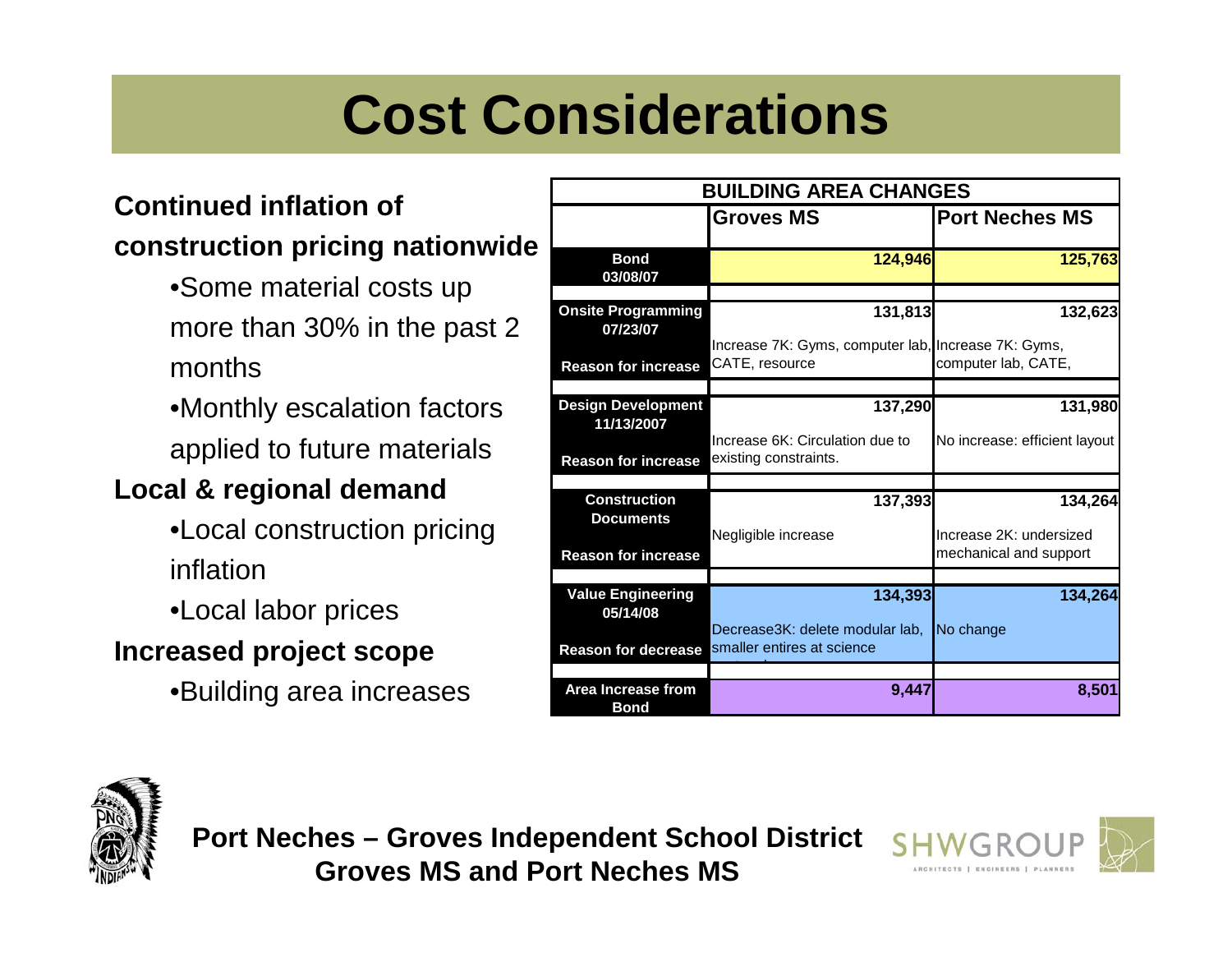## **Value Engineering Issues & Team**

## Issues

- Proposals were over budget.
- Project moved into value engineering phase to "close the gap" between cost of work and budget.

## Value Engineering

### **PNG ISD**

Dr. Lani Randall Ms. Cheryl Hernandez Mr. Ken Cummings Mr. Kyle Hooper

### **D** Teamwalton

Dr. Ned WaltonMr. John GladdenMr. Theo Rouse

### **SHW Group**

Ms. Jennifer HenriksonMr. J. Luis Del Valle

### **H.B. Neild & Sons**

Mr. Tom NeildMr. Perry Seaman Mr. Curtis Holland



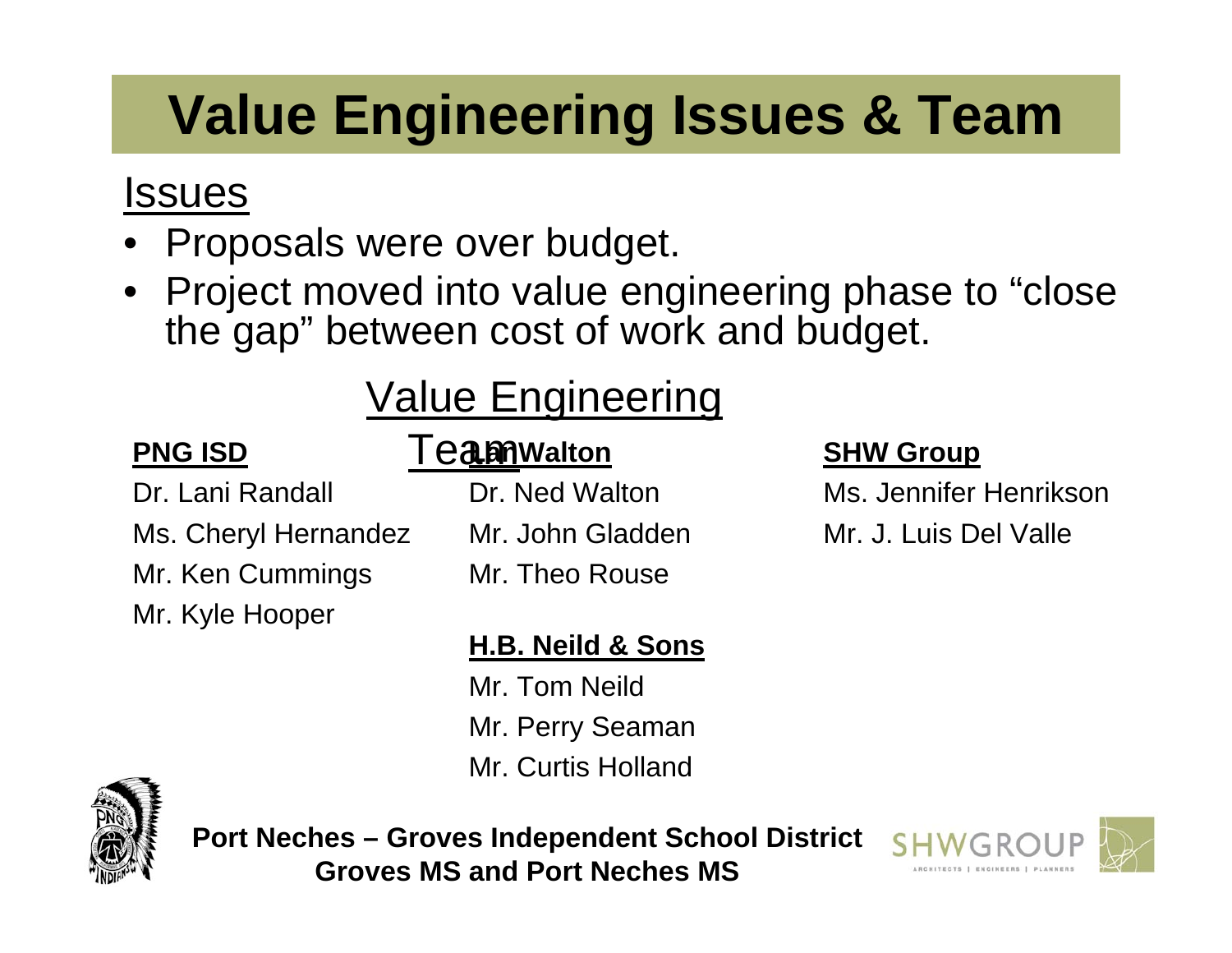## **Project Non-Negotiables**

- Value Engineering Team identified scope that could not be reduced and/or deleted:
	- No funds can be directed from any other schools
	- School program must remain
	- Construction quality must not be sacrificed
	- Building energy efficiency must remain



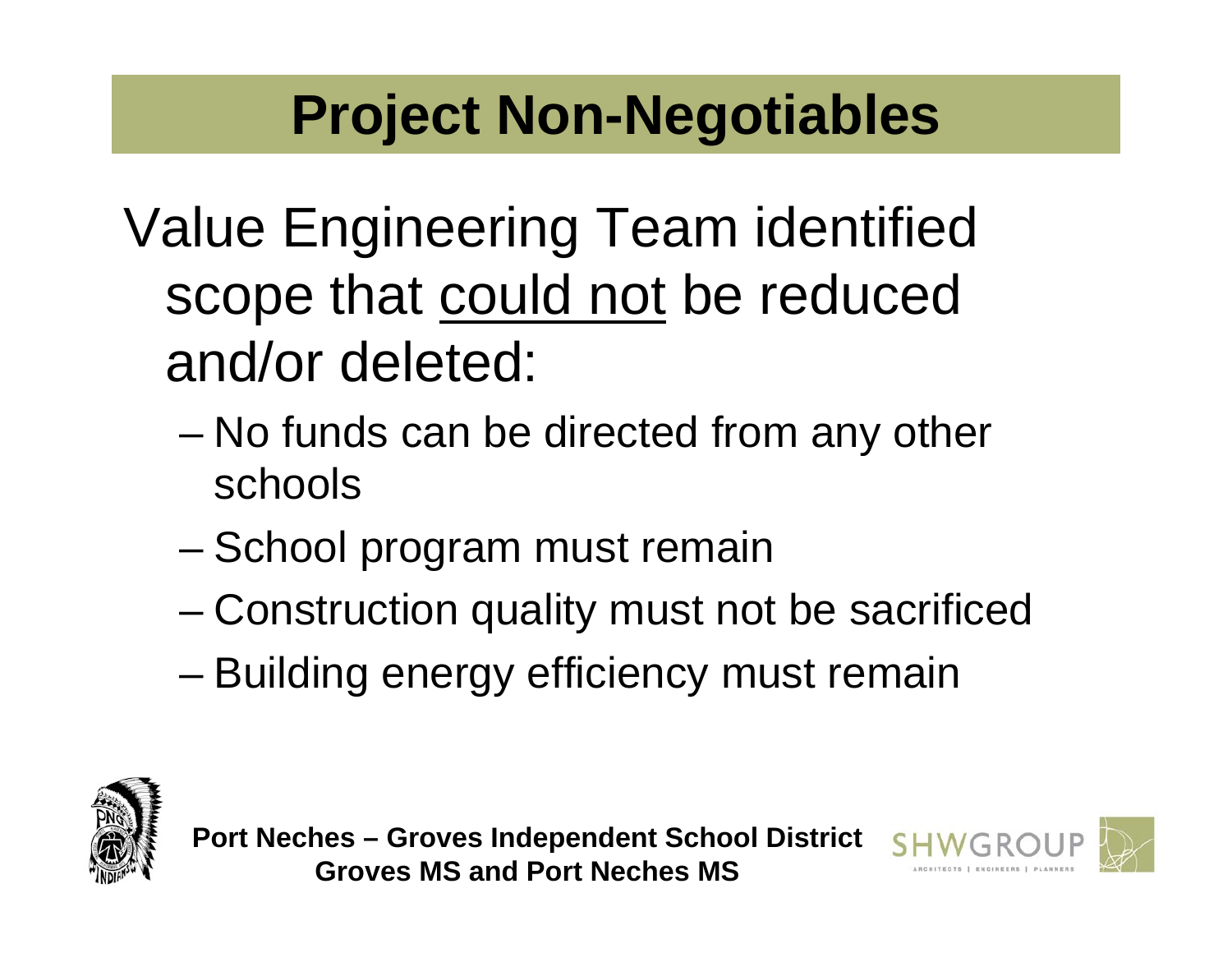# **Major Design Revisions**

## Major Changes in design required to reduce cost

- **Volume reduced**  Building height reduced in applicable areas
	- Main street hallways, gymnasiums, library, dining rooms
- **Glazing reduced**  Number of windows reduced in applicable areas
	- Main street hallways, science entrances, art rooms
	- Small reduction of exterior windows in classrooms of PNMS

### • **Reduction of masonry from interior spaces**

- Deletion of masonry from some interior hallways
- **Reduction of visitor parking spaces**
	- Groves: deleted 35 spaces Port Neches: deleted 40 spaces
	- Final counts are still higher than existing parking counts
- **Building area reduced at Groves MS**
	- Reduction of area in science entry hallways (approx 1100 sq.ft)
	- Deletion of Modular Lab (approx 1900 sq.ft)
		- This program will be located in another new classroom



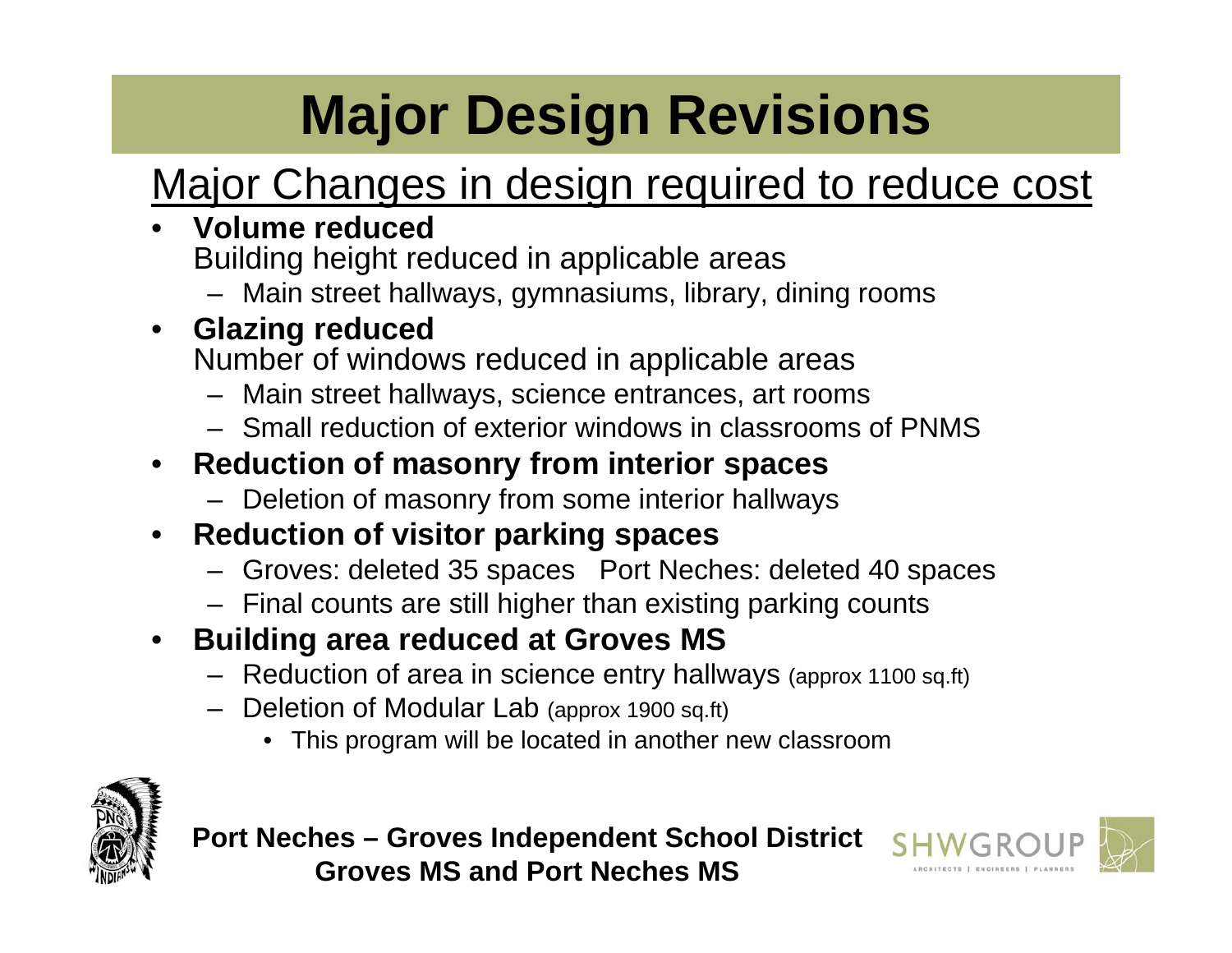# **Minor Design Revisions**

## Minor Changes in design required to reduce cost

- **Masonry Changes**  Change brick size, manufacturer, mortar color
- **Use single-ply roof**  This was bid as an alternate; Duro-Last
- **Changes in material manufacturers**  Brick, tile, electrical fixtures, seating
- **Changes to plumbing package**  Minor changes to piping and site drainage materials No change of fixtures
- **Reduction of masonry site walls**
- **Simplification of roof edges**
- **Equipment removed from construction contract**  Shop equipment, residential appliances, TVs and projectors
- **Other small revisions to systems and components**
- **Other savings realized by negotiation with subcontractors**  CMaR process has been very advantageous to Owner



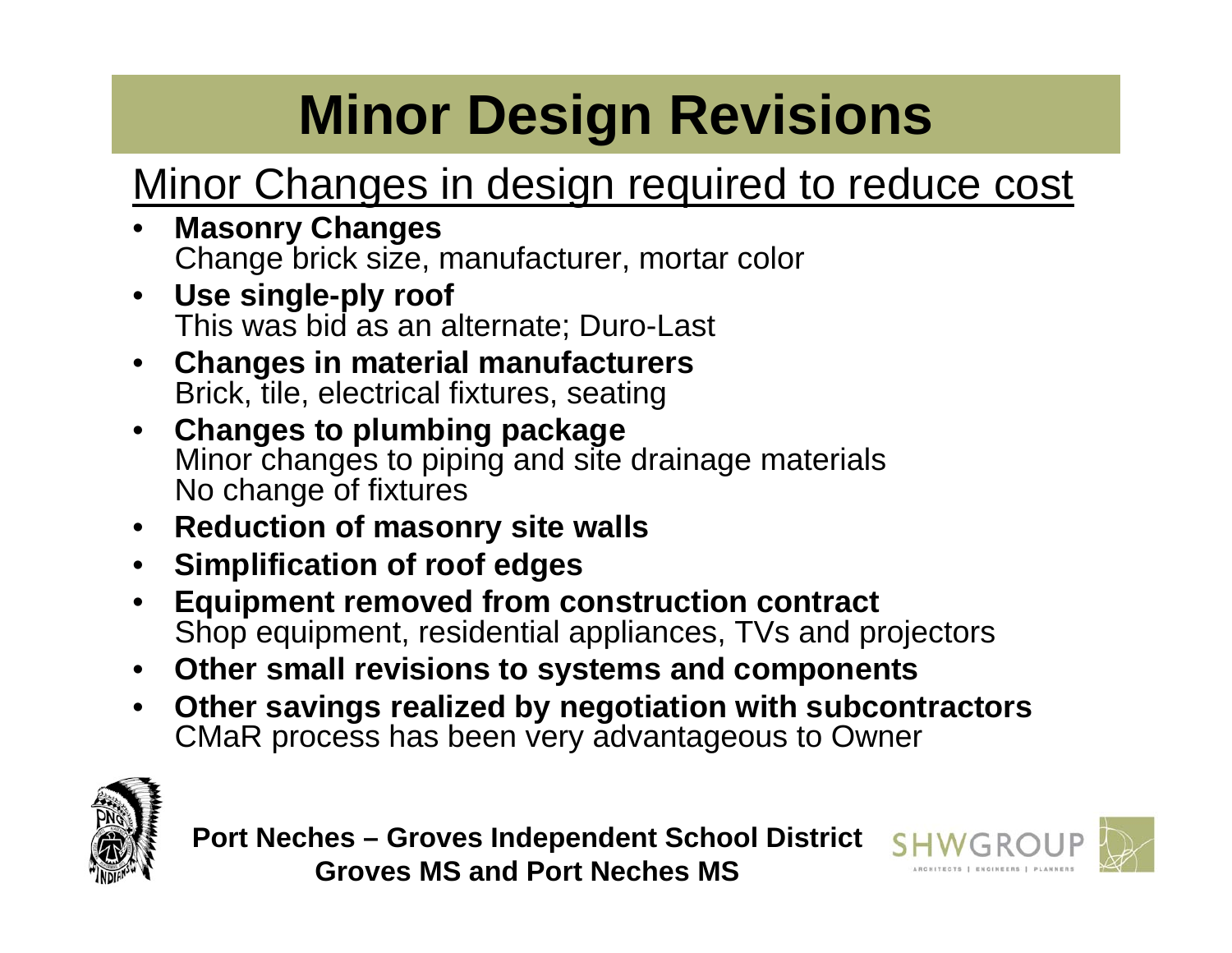



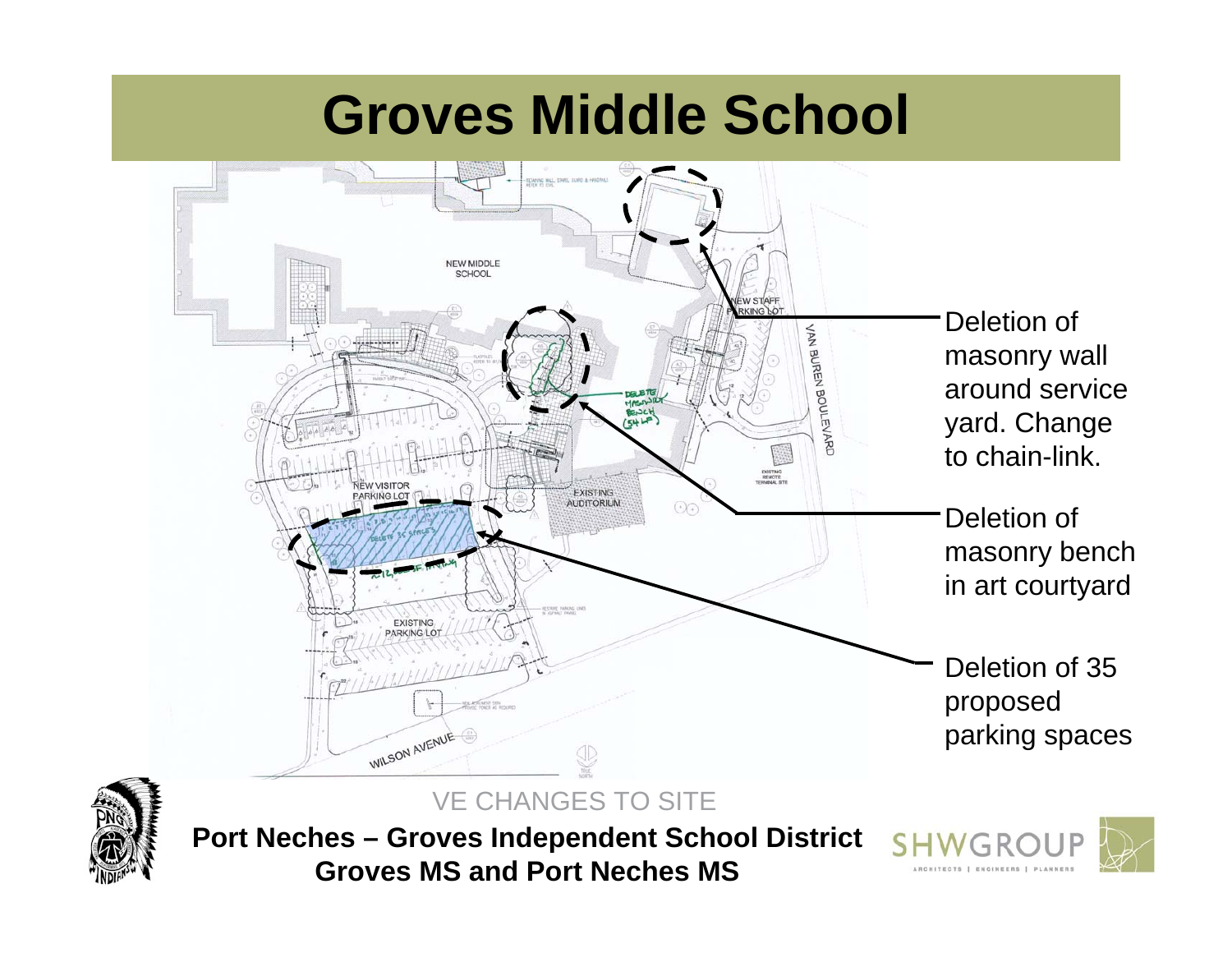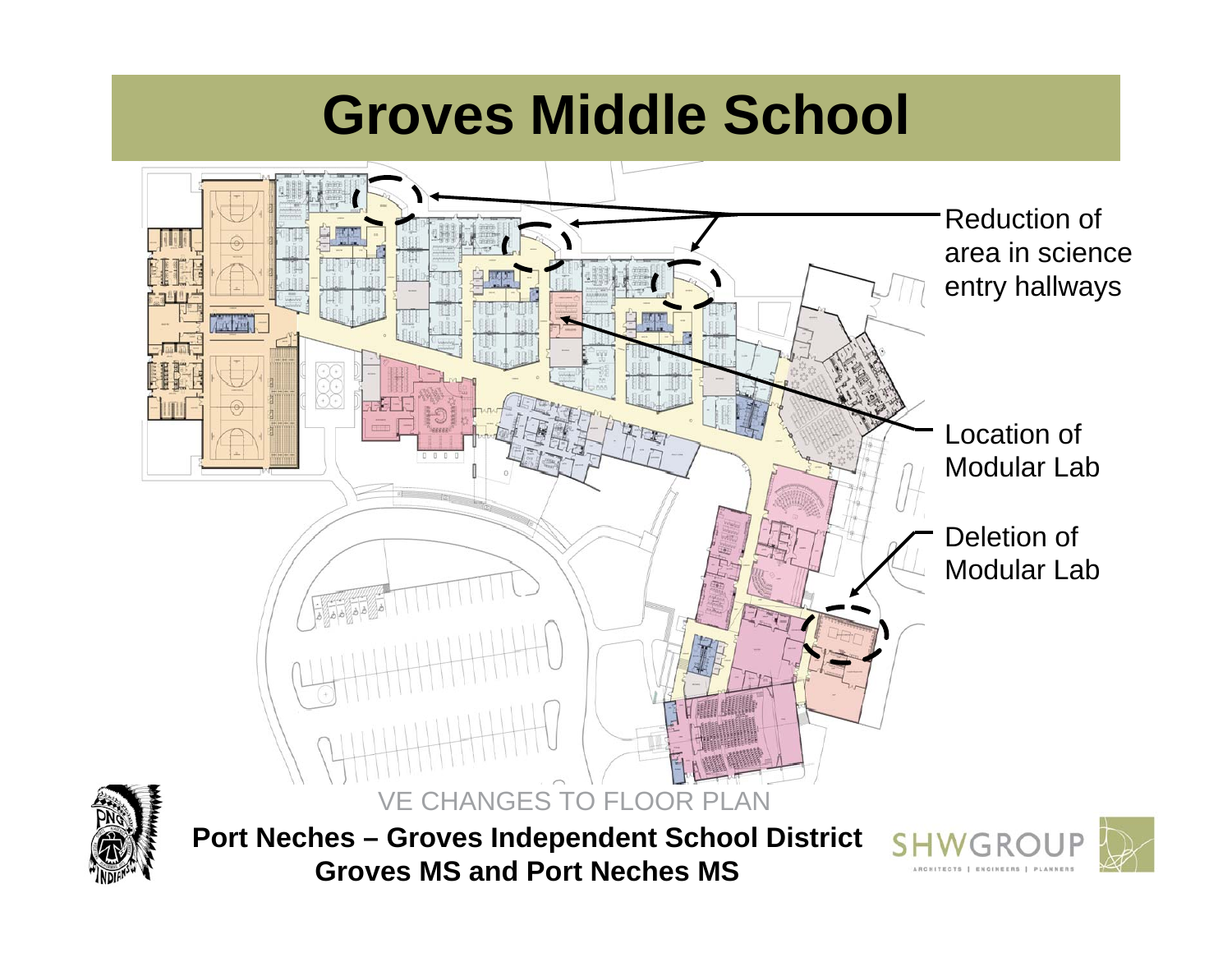

Reduced height of gyms 4'-0"

Reduced height of main-street 2'-0". Deleted clerestory windows on south side only.

Reduced height of dining 4'-0". Deleted clerestory windows.

Reduced height of library 2'-0".



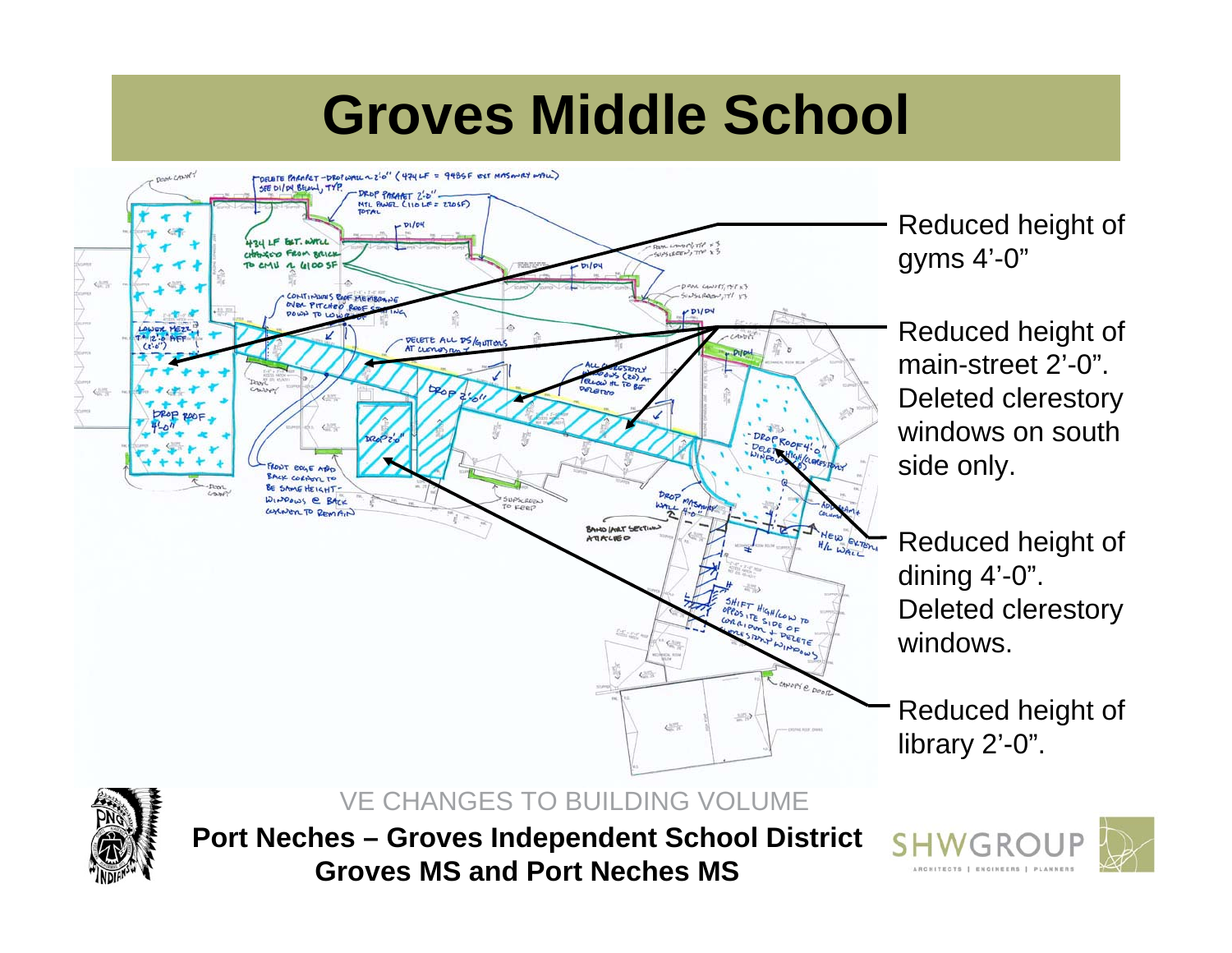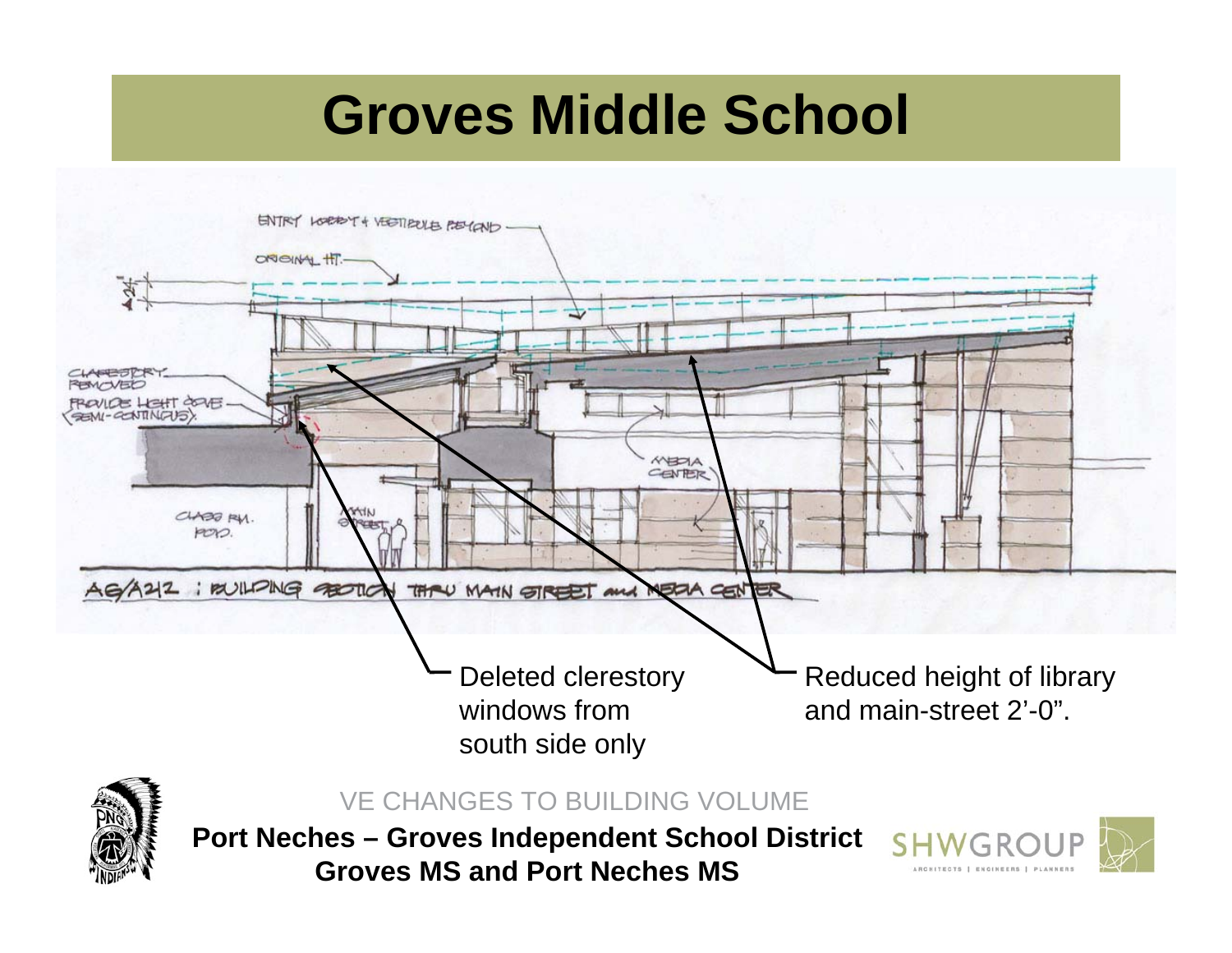## **Port Neches Middle School**





**Port Neches – Groves Independent School District Groves MS and Port Neches MS**

VE CHANGES TO SITE

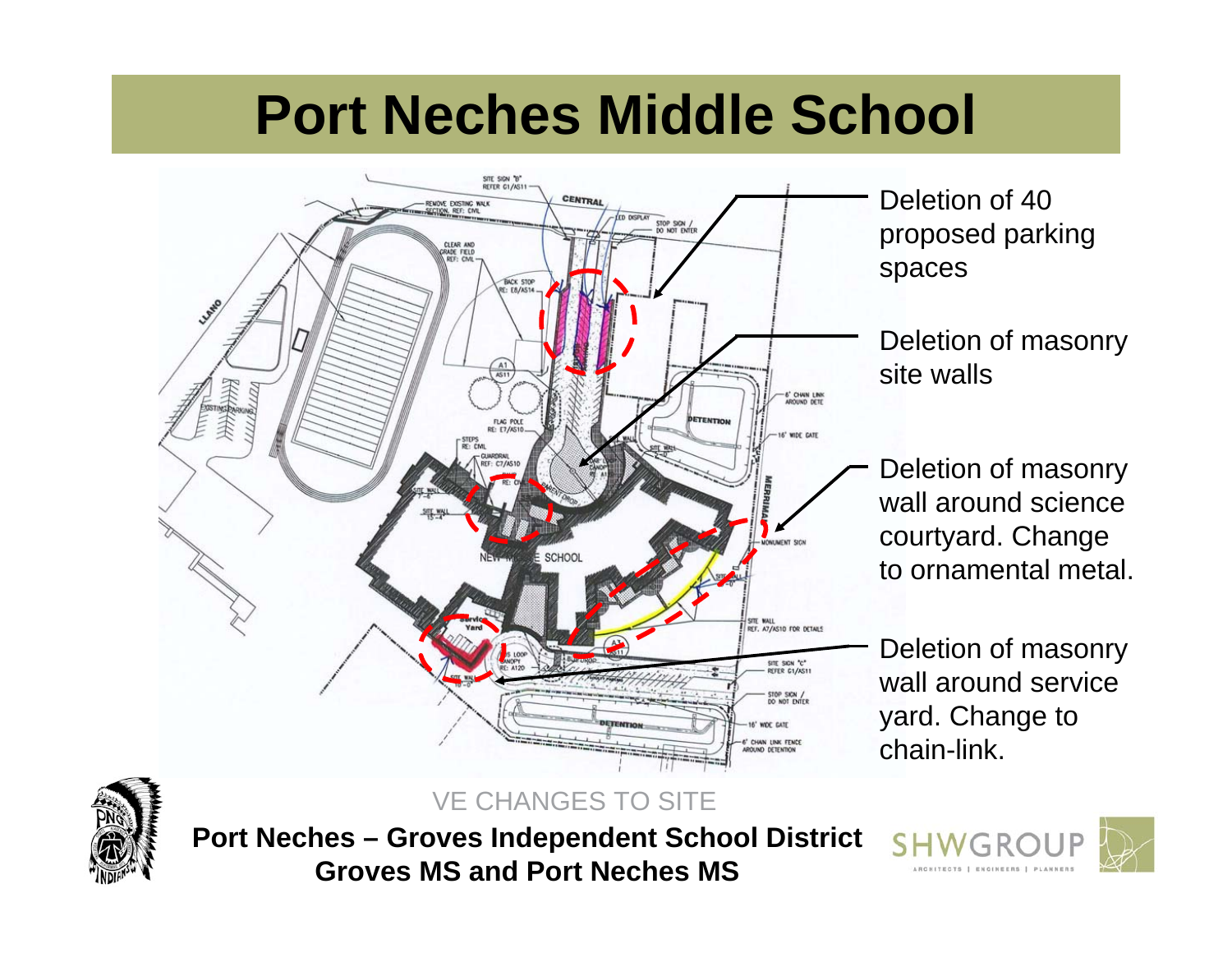## **Port Neches Middle School**



Reduced height of library to 22'. Deleted clerestory windows.

Reduced height of science classrooms.

Reduced height of dining room to 22'. Deleted clerestory windows.

Reduced height of fine arts to 24'.

Reduced height of gyms 4'-0"



**Port Neches – Groves Independent School District Groves MS and Port Neches MS**

VE CHANGES TO BUILDING VOLUME



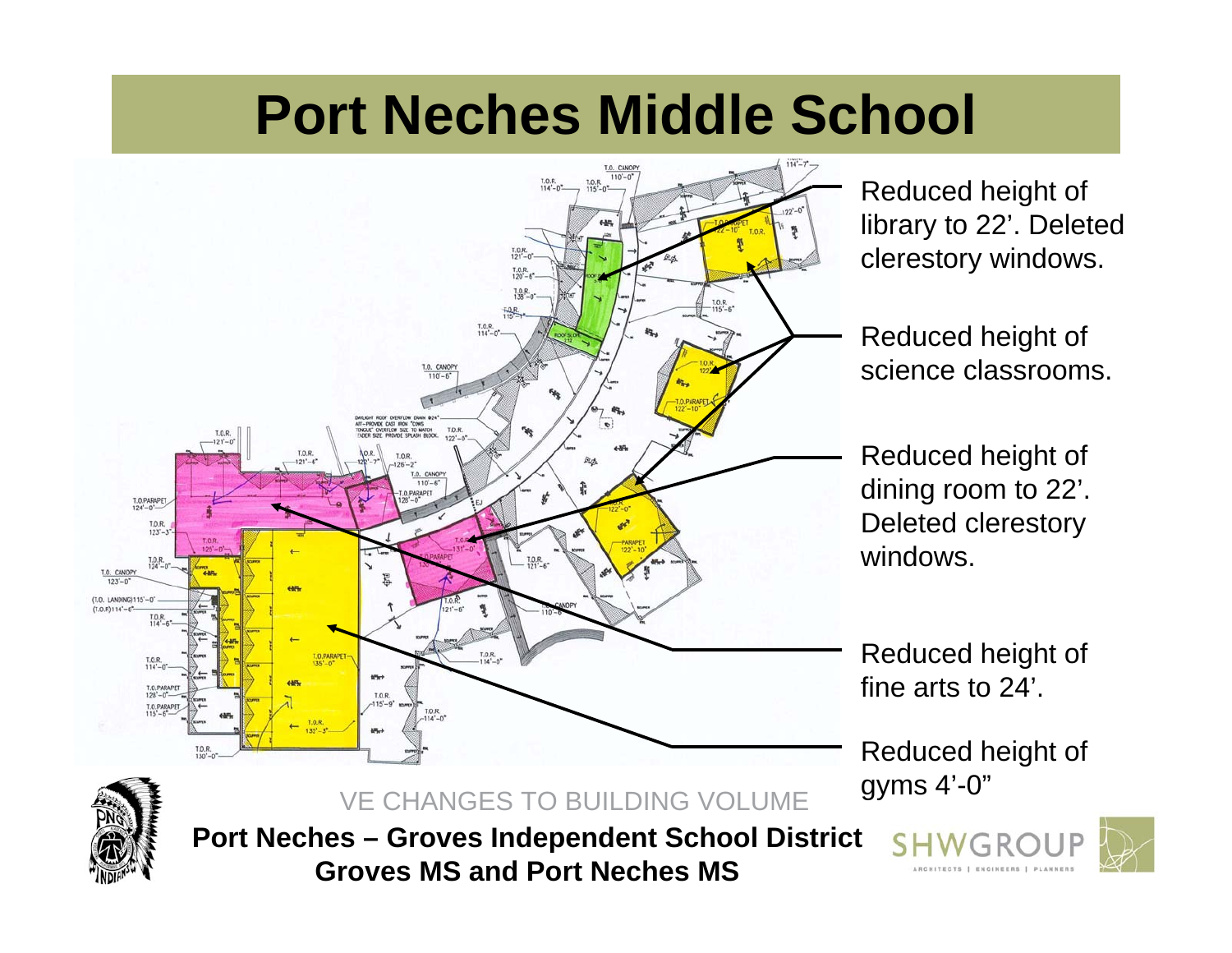## **Port Neches Middle School**



Academic Classrooms



#### Science Classrooms



Reduction of height over science.

Reduction of glass in classrooms

Reduction of height over science.

Reduction of glass in science classrooms

Reduction of height in dining Deletion of clerestory

windows in dining

#### VE CHANGES TO BUILDING VOLUME



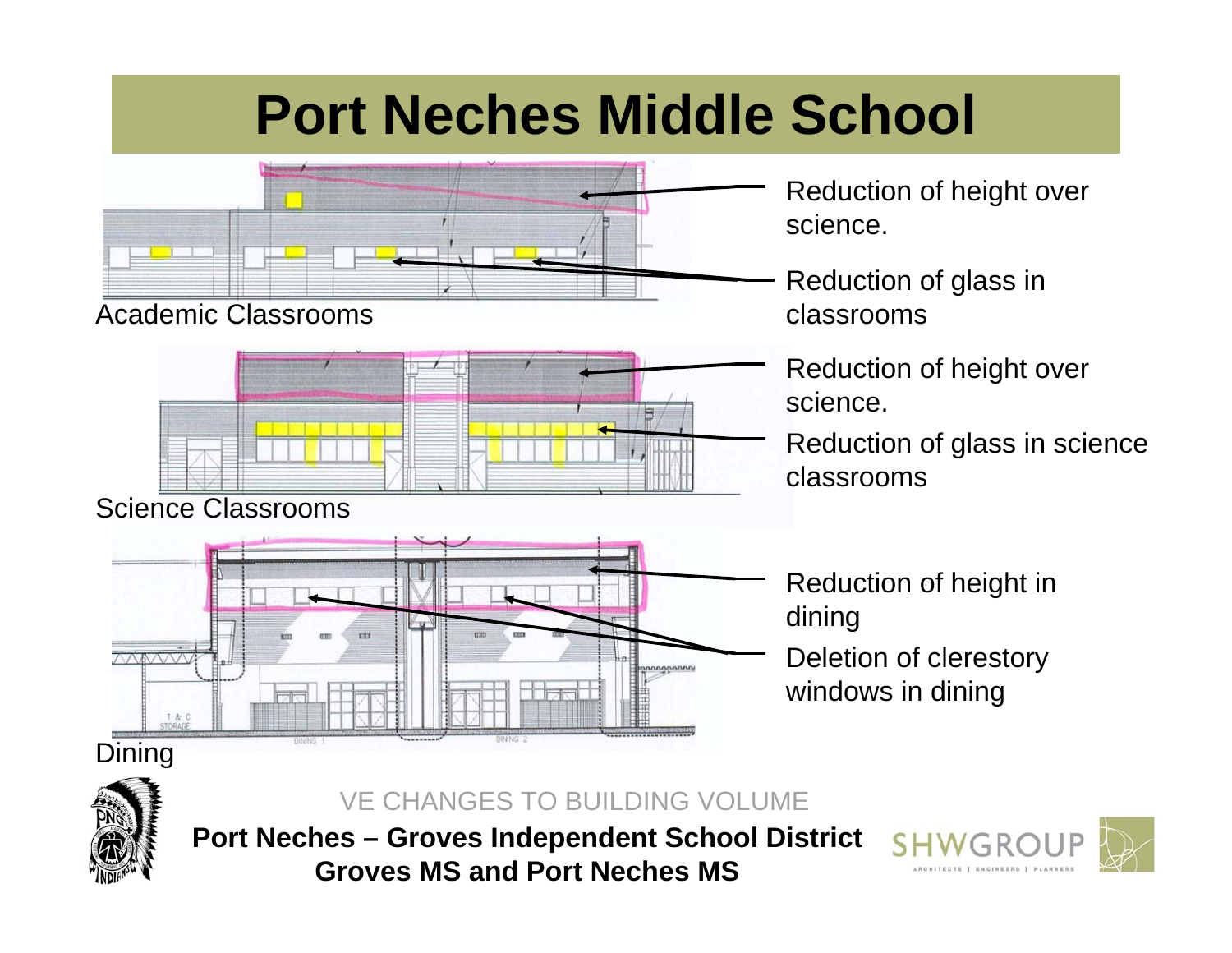# **Value Engineering Recap**

| Value Engineering Recap            | Groves Middle School | Port Neches Middle School |  |
|------------------------------------|----------------------|---------------------------|--|
|                                    |                      |                           |  |
| <b>GMP Recap</b><br>April 22, 2008 | \$28,190,265.00      | \$25,948,254.00           |  |
| Difference from budget             | \$5,780,529.00       | \$4,762,800.00            |  |
| Revised VE #1<br>May 1, 2008       | \$26,270,585.00      | \$23,184,306.00           |  |
| Difference from budget             | \$3,860,849.00       | \$1,998,852.00            |  |
| Revised VE #2<br>May 14, 2008      | \$24,047,314.00      | \$22,897,313.00           |  |
| Difference from budget             | \$1,637,578.00       | \$1,711,859.00            |  |
| Revised VE #3<br>May 16, 2008      | \$23,686,082.00      | \$22,722,894.00           |  |
| Difference from budget             | \$1,276,346.00       | \$1,537,440.00            |  |
| Revised VE #4<br>May 20, 2008      | \$24,052,194.00      | \$22,895,895.00           |  |
| Difference from budget             | \$1,642,458.00       | \$1,710,441.00            |  |

### Goals during Value Engineering:

- Reduce cost of project
- Preserve non-negotiables
- Preserve quality of project outcome



**Port Neches – Groves Independent School District Groves MS and Port Neches MS**



**Grand total includes:**

**\$400,000 Owner's Contingency Allowance for each school**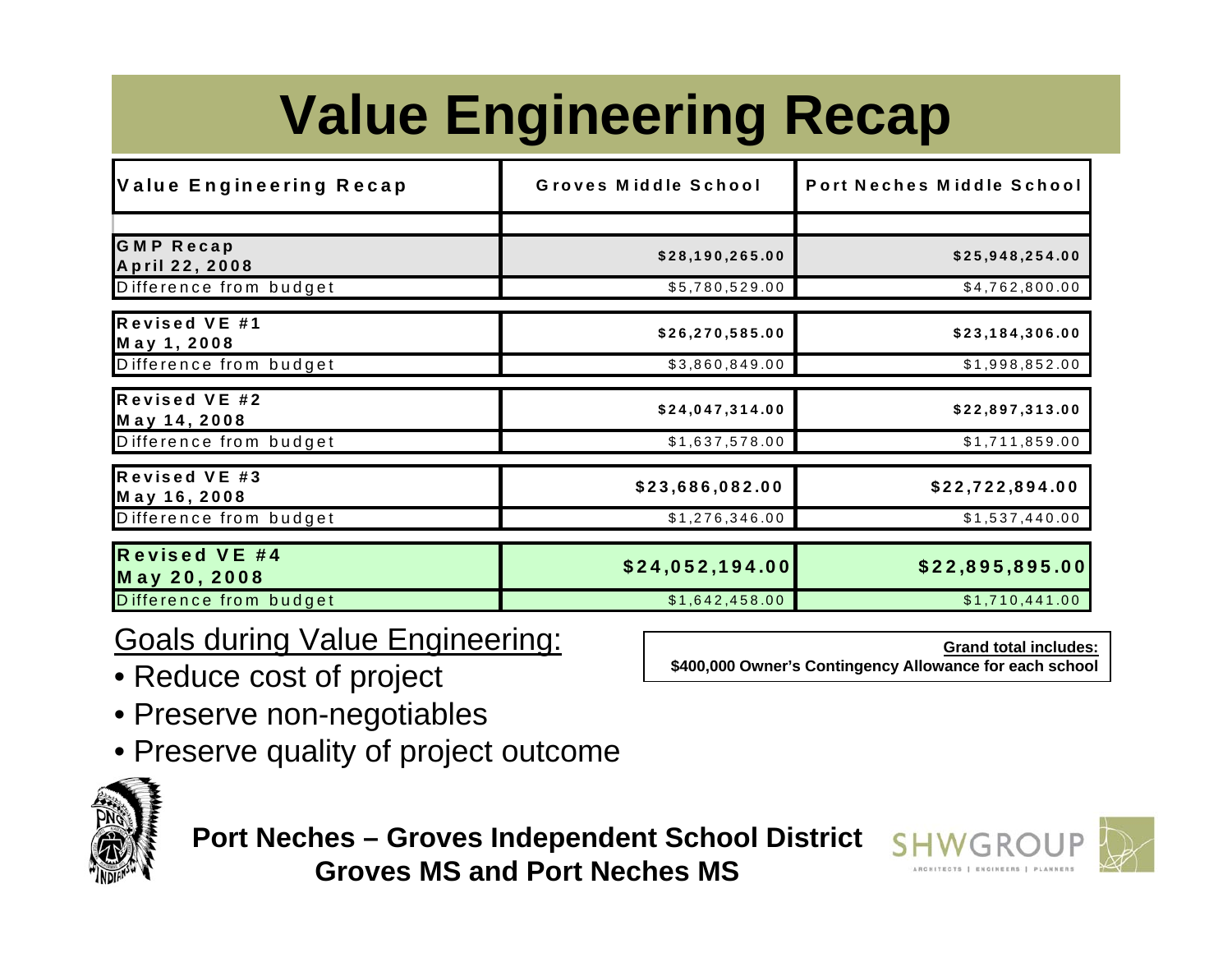## **Proposed Reallocations**

| <b>Groves Middle School</b>                                                                                                                     | <b>Available in Bond</b>   | <b>Shift to Construciton Budget</b>              | <b>Remaining Funds</b>                 |
|-------------------------------------------------------------------------------------------------------------------------------------------------|----------------------------|--------------------------------------------------|----------------------------------------|
| <b>Furniture, Fixtures, &amp; Equipment</b><br><b>Materials of Instruction</b><br>Savings from PM Professional Fees<br><b>Interest Earnings</b> | \$1,533,532<br>\$1,095,380 | \$500,000<br>\$900,000<br>\$100,000<br>\$142,458 | \$1,033,532<br>\$195,380<br>N/A<br>N/A |
| <b>Total Moved to Construction</b>                                                                                                              |                            | \$1,642,458                                      |                                        |

| <b>Port Neches Middle School</b>                                                                                                                       | <b>Available in Bond</b>   | <b>Shift to Construciton Budget</b>              | <b>Remaining Funds</b>                 |
|--------------------------------------------------------------------------------------------------------------------------------------------------------|----------------------------|--------------------------------------------------|----------------------------------------|
| <b>Furniture, Fixtures, &amp; Equipment</b><br><b>Materials of Instruction</b><br><b>Savings from PM Professional Fees</b><br><b>Interest Earnings</b> | \$1,450,248<br>\$1,035,891 | \$400,000<br>\$840,000<br>\$100,000<br>\$370,441 | \$1,050,248<br>\$195,891<br>N/A<br>N/A |
| <b>Total Moved to Construction</b>                                                                                                                     |                            | \$1,710,441                                      |                                        |

•All fund reallocations recommended come from the campus being served.

•No funds are being reallocated from other campuses or other projects.

**GMP for each school includes \$400,000 Owner's Contingency Allowance**





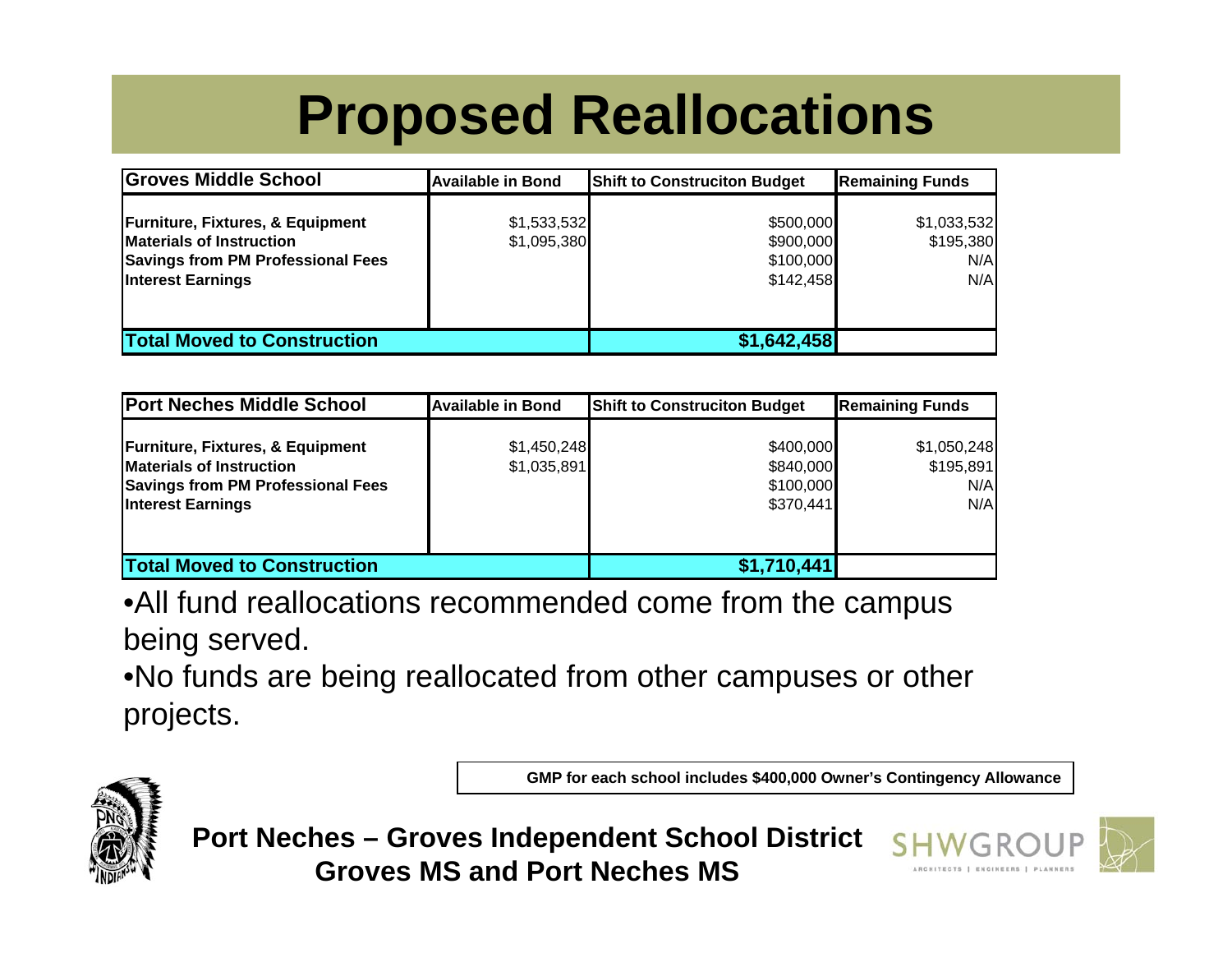## **Project Schedule**

Value Engineering accomplished without adversely affecting construction schedule

Construction can begin as soon as contract is signed

New schools open Fall of 2009



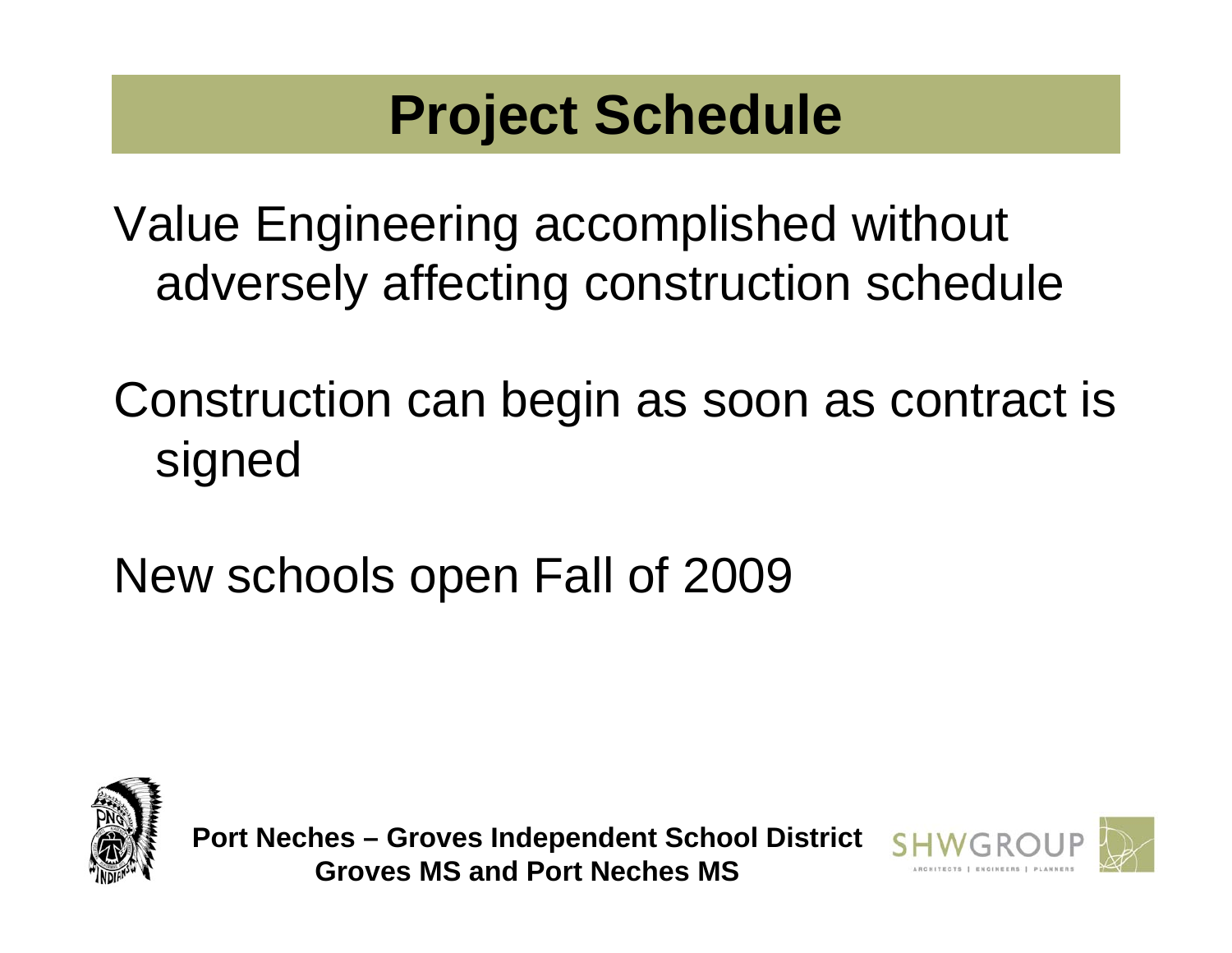## **Value Engineering Conclusion**

- Design revisions do not adversely affect
	- School program
	- Construction quality
	- Energy efficiency
	- Windstorm, accessibility, all codes
	- Character and aesthetic feel of each school
- Construction schedule unaffected
- Cost escalation mitigated without diverting any funds from any other schools.
- Contracts are a Guaranteed Maximum Price
	- All remaining funds in Allowance are credited back to PNG ISD at the end of construction



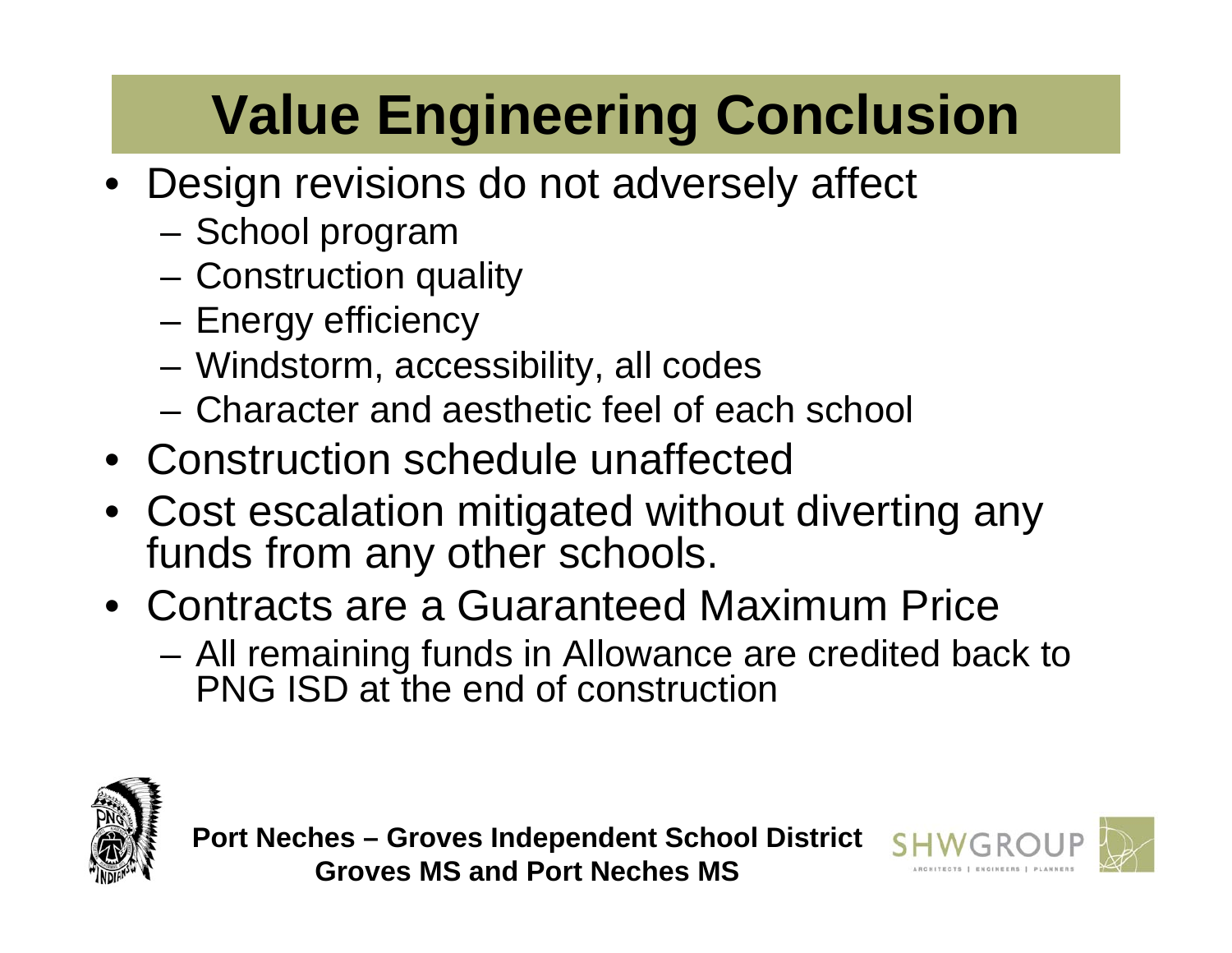## **Conclusion**

- Looking for approval of construction contracts with H.B. Neild & Sons.
	- Groves Middle School Contract based on a Guaranteed Maximum Price; a "not to exceed" amount of **\$24,052,194**
	- Port Neches Middle School Contract based on a Guaranteed Maximum Price; a "not to exceed" amount of **\$22,895,895**
	- Issuance of a Notice to Proceed